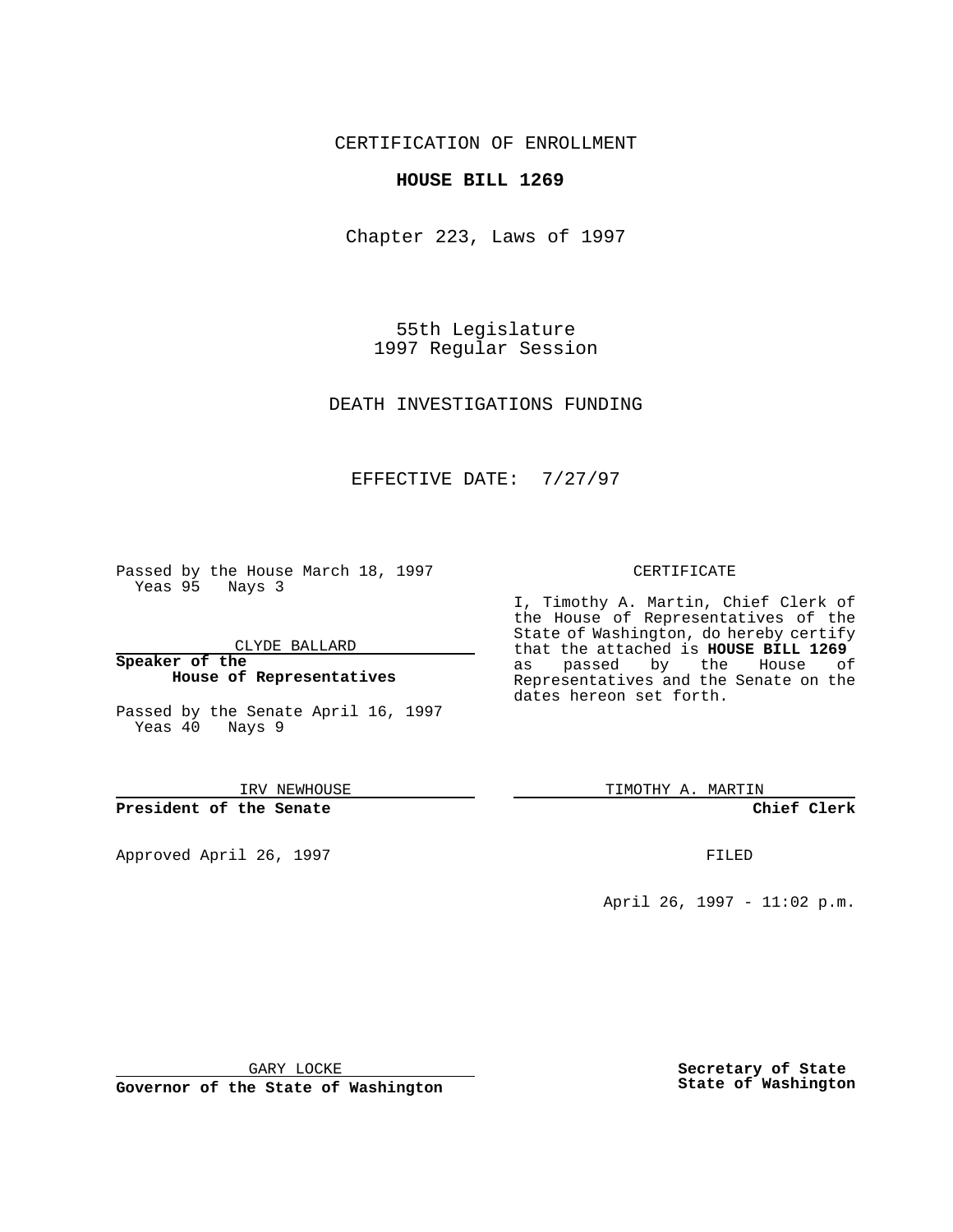## **HOUSE BILL 1269** \_\_\_\_\_\_\_\_\_\_\_\_\_\_\_\_\_\_\_\_\_\_\_\_\_\_\_\_\_\_\_\_\_\_\_\_\_\_\_\_\_\_\_\_\_\_\_

\_\_\_\_\_\_\_\_\_\_\_\_\_\_\_\_\_\_\_\_\_\_\_\_\_\_\_\_\_\_\_\_\_\_\_\_\_\_\_\_\_\_\_\_\_\_\_

Passed Legislature - 1997 Regular Session

**State of Washington 55th Legislature 1997 Regular Session By** Representatives Robertson, Costa, Scott, Tokuda, Delvin and L. Thomas

Read first time 01/21/97. Referred to Committee on Law & Justice.

 AN ACT Relating to death investigations; and amending RCW 70.58.107.

BE IT ENACTED BY THE LEGISLATURE OF THE STATE OF WASHINGTON:

 **Sec. 1.** RCW 70.58.107 and 1991 c 3 s 343 are each amended to read as follows:

6 The department of health shall charge a fee of ((eleven)) thirteen dollars for certified copies of records and for copies or information provided for research, statistical, or administrative purposes, and eight dollars for a search of the files or records when no copy is made. The department shall prescribe by regulation fees to be paid for preparing sealed files and for opening sealed files.

 No fee may be demanded or required for furnishing certified copies of a birth, death, fetal death, marriage, divorce, annulment, or legal separation record for use in connection with a claim for compensation or pension pending before the veterans administration.

 The department shall keep a true and correct account of all fees received and turn the fees over to the state treasurer on a weekly basis.